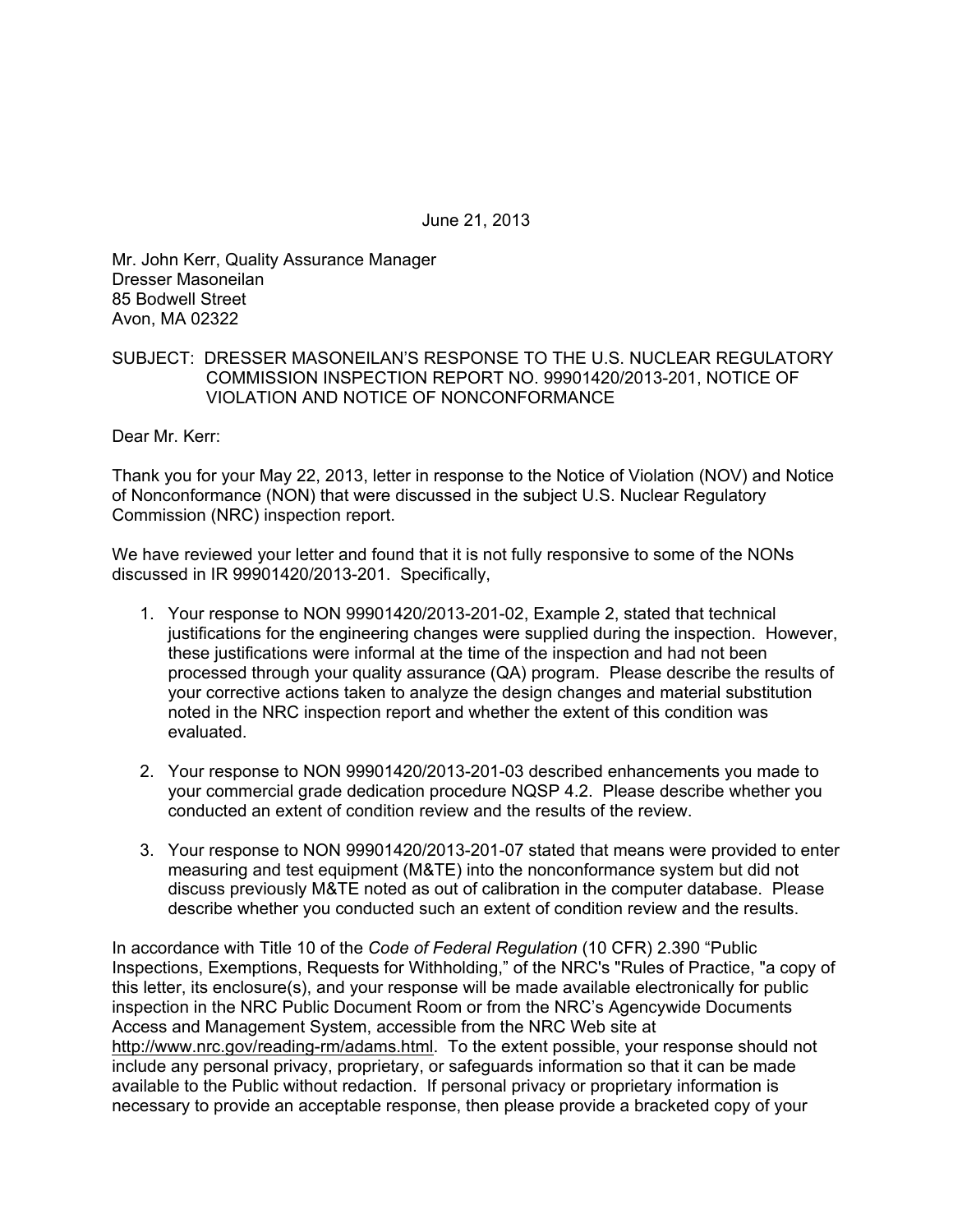## J. Kerr - 2 -

response that identifies the information that should be protected and a redacted copy of your response that deletes such information. If you request that such material is withheld from public disclosure, you must specifically identify the portions of your response that you seek to have withheld and provide in detail the bases for your claim (e.g., explain why the disclosure of information will create an unwarranted invasion of personal privacy or provide the information required by 10 CFR 2.390(b) to support a request for withholding confidential commercial or financial information). If safeguards information is necessary to provide an acceptable response, please provide the level of protection described in 10 CFR 73.21 "Protection of Safeguards Information: Performance Requirements."

Please contact Mr. Garrett Newman at 301-415-1145 or via electronic mail at Garrett.Newman@nrc.gov, if you have any questions or need assistance regarding this matter.

Sincerely,

## **/RA/**

Edward H. Roach, Chief Mechanical Vendor Branch Division of Construction Inspection and Operational Programs Office of New Reactors

Docket No.: 99901420